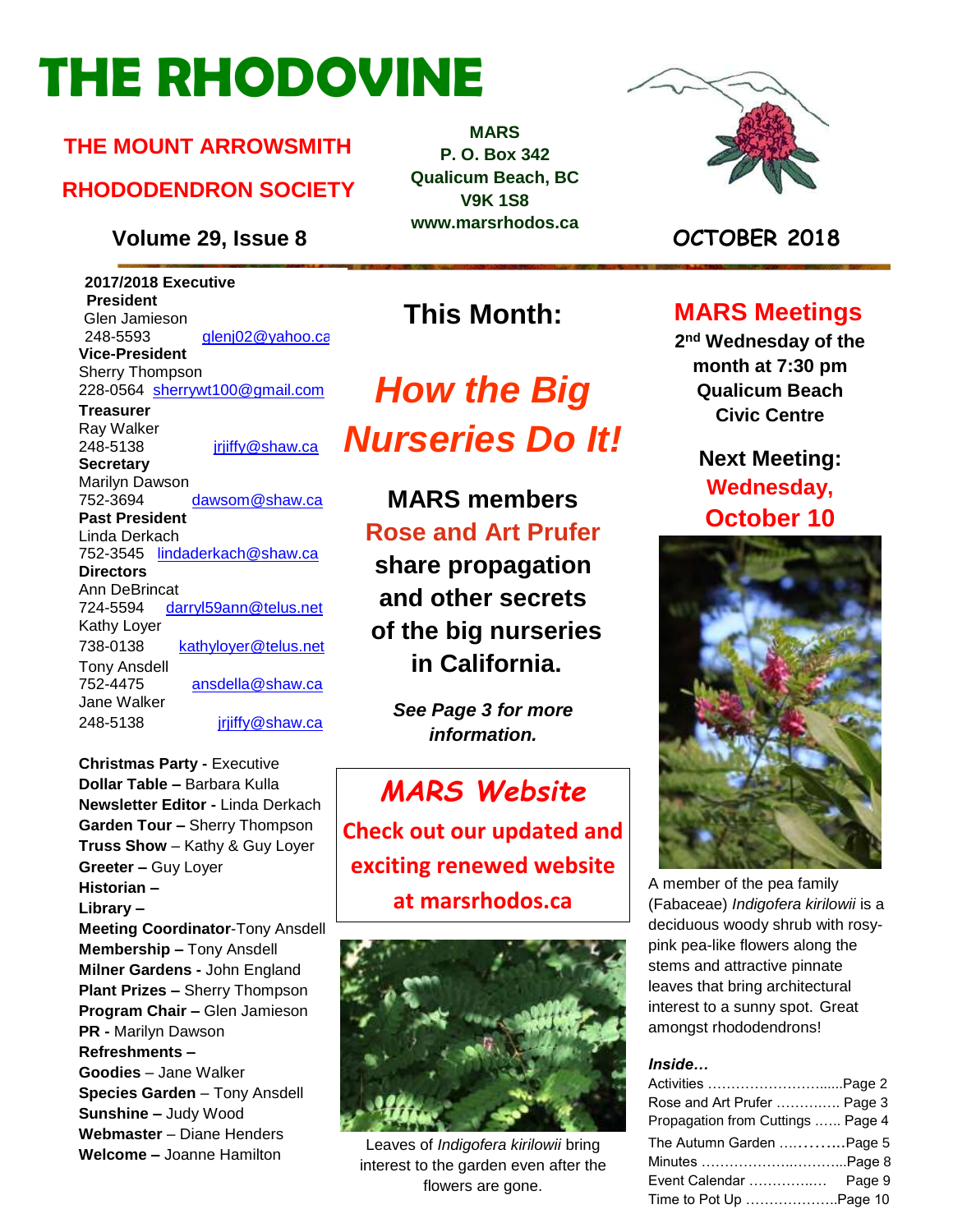# *Upcoming Programs*

❖ *Wednesday, October 10*

- *Propagation*
- Rose Prufer and Art Prufer

## ❖ *Sunday, October 28, 2018*

- *Fall Mini Conference*
- *Parksville Community & Conference Centre SOLD OUT*
- *Waitlist being taken*

## *Membership Renewal*

If you have not already renewed your membership in MARS, please see **Tony Ansdell**

at our general meeting on **October 10.**

The deadline is looming to ensure you don't miss a copy of the *Journal of the American Rhododendron Society.*

Membership is still \$30 for one or two people. Cash or cheque is fine.

If you are unable to attend the meeting, you can re-new by going on line at **marsrhodos.ca** 

and clicking on the Membership page. Or mail your cheque to: Membership, Mount Arrowsmith Rhododendron Society PO BOX 342 Qualicum Beach, BC V9K 1S8.

# *Last Minute Reminder: 2018 Fall Mini Conference Sold Out Waitlist Being Taken*

Hosted by MARS and Nanaimo RS, the fall Mini Conference is all set to go and promises to be a great day filled with exceptional speakers, practical information and time hanging out with other passionate gardeners.

| Date: Sunday, October 28, 2018                                     |
|--------------------------------------------------------------------|
| Time: 10 am to 4 pm                                                |
| <b>Place:</b> Parksville Community and<br><b>Conference Centre</b> |

## **Theme:** *Navigating Garden Myths*

#### **Speakers:**

- Dr. Linda Chalker-Scott, WSU
- Douglas Justice, UBC Botanical Garden
- Jeff de Jong, teacher and radio personality
- Donna Balzer, TV personality
- Dany Fortin and Shane Tillapaugh, Comox horticulturists

### **What to bring?**

Please bring your own bag lunch

#### **We will provide….**

- Coffee, tea
- Door prize Silent Auction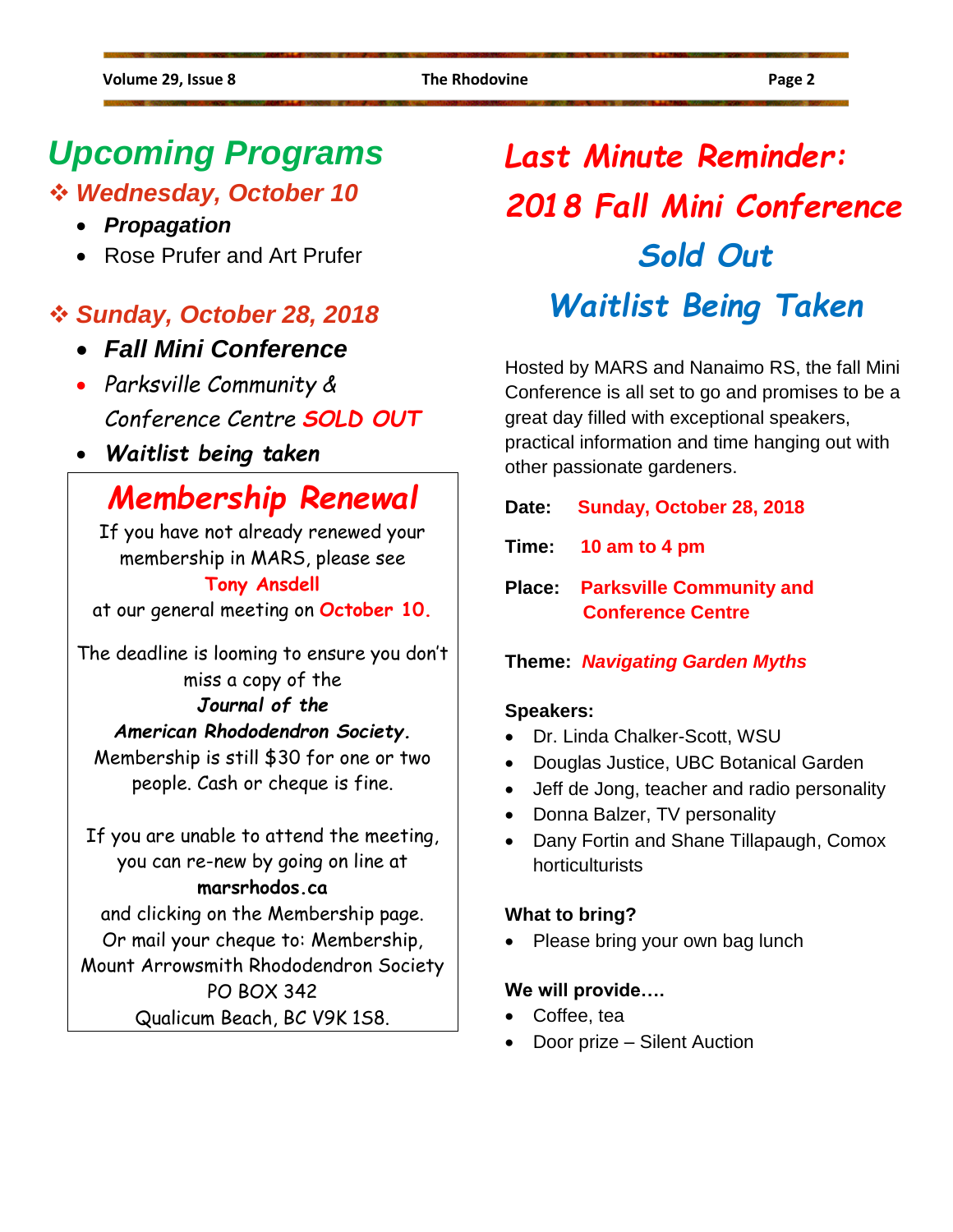*MARS Presents: Rose and Art Prufer How the Big Nurseries Do It* **Wednesday, October 10**



Local club members Rose and Art Prufer will present a slideshow of the nurseries they visited during their trip to the [2009 IPPS Western](http://www.ipps.org/)  [Regional Conference.](http://www.ipps.org/)

## *Rosemary and Art Prufer*

Rosemary's passion for plants started at a young age in North Vancouver. After working at several jobs she realized that working with plants was something she needed to focus on. In 1995 she completed the Horticulture program at BCIT and never looked back.

Her first job came as a custom propagator of rhododendrons in Maple Ridge. The owner Lloyd Smith had decades of experience with propagation under his belt and taught Rosemary so much including the grafting of maples and conifers.

Years of taking various courses - including floral design to stay viable and up to date with modern horticulture - kept Rosemary busy.

Until recently Rosemary was a member of the IPPS which is the International Plant Propagators Society, Western Chapter, an organization that allowed professionals to visit various nurseries and exchange information and experiences.

Rosemary has also been a member of the ARS for over thirty years. She has been an active member in several chapters and has taken on every position except treasurer. Participating in plant sales and giving the occasional talks and demos has helped her learn so much and make so many wonderful friends.

Rosemary's husband Art is almost always at her side helping with plant sales and games, etc. even though he describes himself as a 'dragee'. Art's background in the IT industry has helped Rosemary set up newsletters, slideshows for the rhododendron clubs.

Retired now, Rosemary loves sharing her knowledge and experiences with other folks who are like minded.

*\*Bonus Plant Reunion***:** At the May 2018 meeting, Rose did a pruning demonstration on some plants that members had brought to the meeting. **If your plant was part of the demo, please bring it along so we can all see the results!**

*From Rose and Art*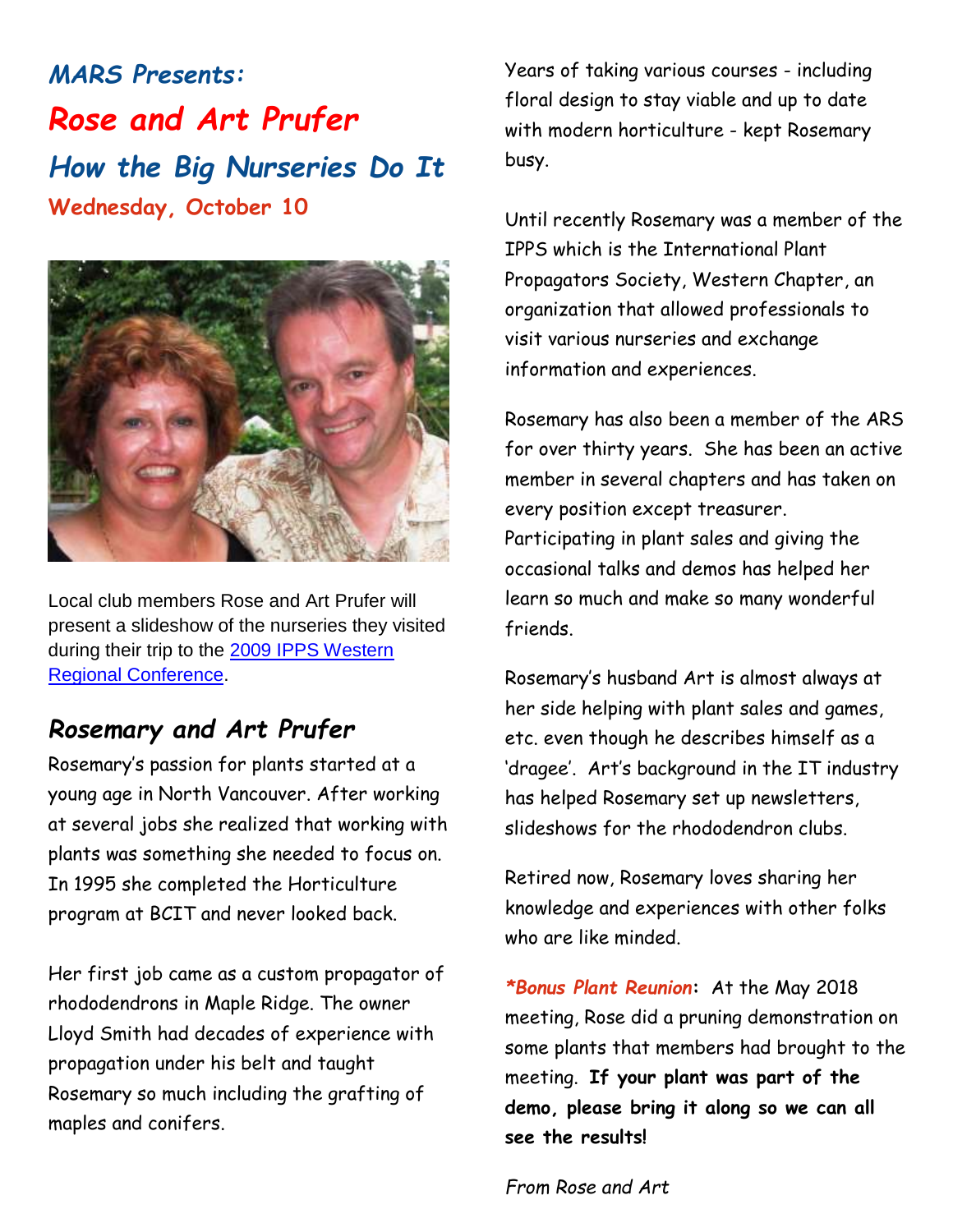# *Propagating Rhododendrons from Stem Cuttings*

*Sandra Stevenson, Cowichan Valley RS*

*Note: This article was written by Sandra for the Vancouver Island Master Gardeners.* 

**Supplies:** Cuttings (scions), secateurs or sharp knife, clean starting medium, pot, plastic bag, chopstick, label

#### **Why propagate rhododendrons from cuttings?**

This vegetative method of propagation produces plants that are identical to the "Mother Plant". It will allow you to start a number of plants from your favorite rhododendron for minimal cost. Keep in mind that some rhododendrons root much more readily than others. You can have success in anywhere from six weeks to a number of years; with some cuttings you may have no success at all, but it is fun trying.

#### **When to choose your cuttings?**

Most cuttings of *Rhododendron hymenanthes* can be taken as semi-hardwood to hardwood cuttings. In this climate that would be when the tissue is nearly firm from September to November. You can take the cuttings earlier but the weather is friendlier once fall arrives. If you do take the cuttings in August, remember to keep them moist and not to let the cuttings cook in their little domes. If you are propagating *Rhododendron pentanthera,* also known as deciduous azaleas, the timing for collecting differs from subgenus hymenanthes. Take the cuttings when the new growth is young and pliable. This coincides in a number of cases with flowering in early June. These can be much trickier to grow from this method.

#### **Method of propagating tip cuttings:**

Begin by choosing some tip cuttings from your rhododendron. (Approximately 1"to 4" long) Cuts taken from closer to the root ball or shoots that have grown in shaded areas (etiolation) of the plant appear to root more readily. (Rational: thin cuttings require less energy to maintain them; therefore, excess food can be directed toward the rooting zone. Cuts from nearer the root ball have more hormones concentrated in the area. This too will enhance rooting.) Do not use growth with buds, or remove the buds to have the nourishment redirected to producing roots rather than developing the bud.

Remove lower leaves and cut upper leaves in half to provide more room and better air circulation when planted. Carbohydrates required to nourish the leaves will be redirected to once again enhance root formation. Good air circulation will ensure carbon dioxide does not build up and reduce photosynthesis abilities. Be cautious because too much air will reduce humidity and also reduce foliage need for feed while the scion is directing energy into producing roots. Cut a wound at each side of the base of the cutting, approximately  $\frac{1}{2}$ " to 1", to expose the cambium layer. Dip the cuttings in rooting hormone (I use #2). This replicates auxin, the hormone that makes rooting easier. You can root without rooting hormone as well. It's fun to experiment with and without rooting hormone.

#### **What type of soil do I use?**

Use new bark, clean peat (coarse if possible), Perlite or coarse clean sand. The goal is to have a medium that has some humus (bark or peat) to hold moisture and an inert matter (perlite or sand) to provide air spaces and drainage. Make a hole in the soil with a stick or pencil. This will allow the rooting hormone to stay in place when sinking the cutting. Ensure at least one node on the stem is below soil line. Gently press and firm soil around cutting.

#### **What environment do my rhododendron cuttings prefer?**

The best results are realized if you use bottom heat kept constant at 70 F. Keep in mind many cuttings will root without bottom heat. Mist foliage to keep it moist and avoid a situation that is too wet or soggy. Cover containers with plastic to keep moisture in and increase the humidity. Keep cuttings out of direct sun light. I generally will plant about six cuttings in a one gallon pot, cover the pot with a shower cap, and place on the north side of my house. Now and again I check to make sure it is moist and lift plastic cap to provide an exchange of air. I have moderate success with little need for too much attention.

#### **How do I know if my rhododendron cuttings have rooted?**

Some Rhododendron cuttings root easily within about six weeks, and others may take up to a year or more. Tug gently on the root to determine if you meet with resistance. If you feel resistance, roots have taken hold.

Reference: Greer's Guidebook to Available Rhododendrons – Species and Hybrids, Third Edition; Harold E. Greer

*Thanks to Sandra Stevenson, Cowichan Valley RS and Vancouver Island Master Gardeners*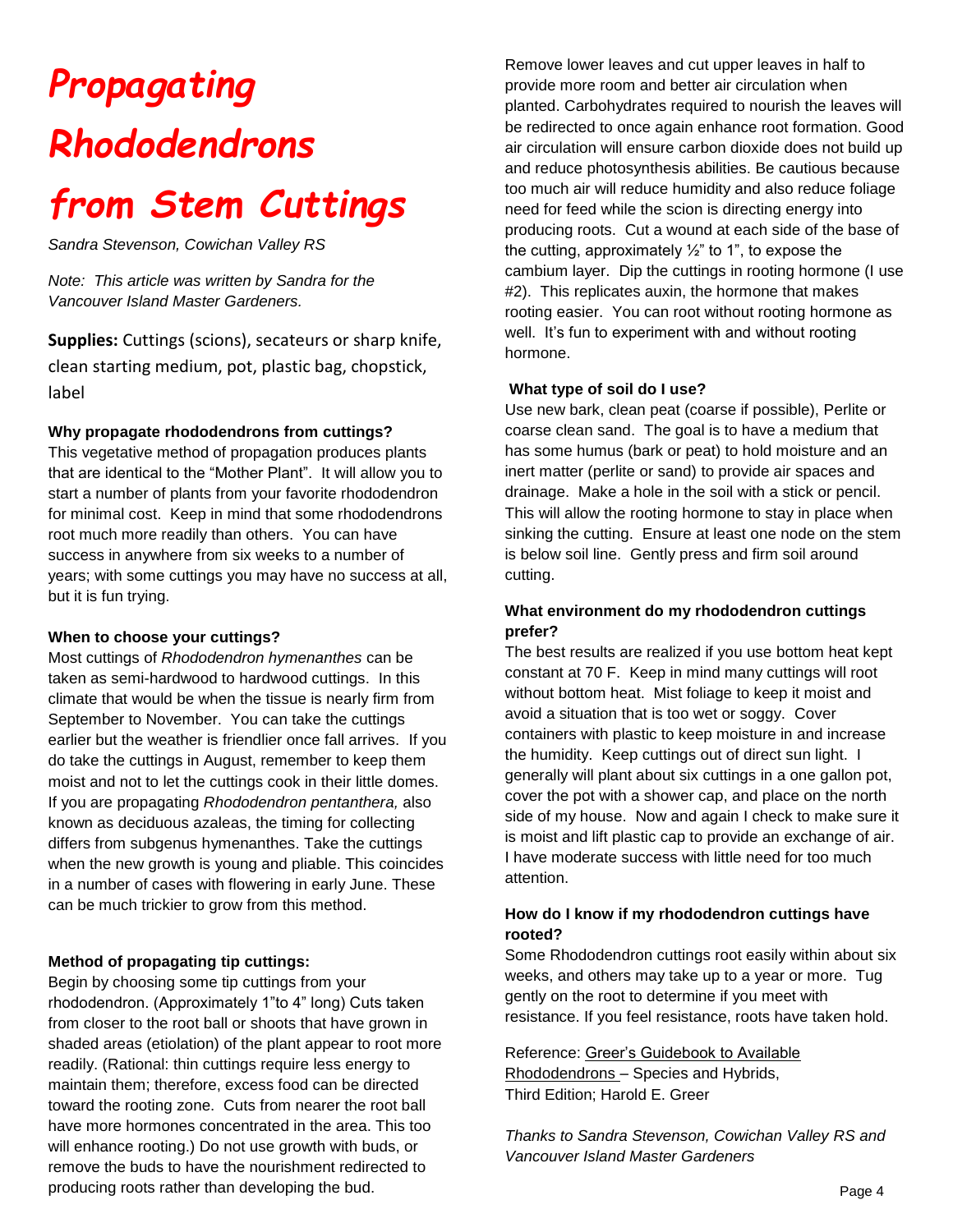## *The Autumn Garden: Creating Year-Round Interest in Your Garden*

*Words and Photos: Linda Derkach*

We lucky Vancouver Islanders can be in our gardens year-round – well almost…apart from those rainy, windy, snowy, freezing cold days!

And fall is the best time of year for planting – especially shrubs, perennials and rhododendrons. The ground is moist, still warm and easy to dig, and very welcoming and kind to new plants. Here are some perennials and shrubs that will add colour and interest to your autumn garden.



*Helianthus decapetalus* is a real showstopper! At five feet tall and wide and clothed with masses of bee-friendly, cheerful and long-lasting simple, daisy-like blooms, this statuesque perennial sunflower is easy to grow, withstanding wind and rain to continue brightening the garden as summer wanes and frosty nights approach. *H. decapetalus* likes neutral to alkaline soil, and performs particularly well after a long, hot summer. If you love this plant, you will also long for *H.* 'Lemon Queen'.



*Kolkwitzia amabilis* 'Maradco' *Kolkwitzia amabilis* (Beautybush) has long been grown for its profusion of bell-shaped, pink blooms in spring and early summer. A member of the honeysuckle family, it grows 6' to 10' tall. Autumn leaves turn an undistinguished yellow and then drop. But now we have a new selection - *K*. 'Maradco' that possesses ever-changing foliage, emerging in spring with copper tones. Leaves turn yellow in May and mature to a greentinted golden chartreuse by summer. In autumn leaves take on orange, coral and gold tints. In a large pot, *H*. *amabilis* 'Maradco' can light up a dull corner of your fall garden.



*Cyclamen hederifolium Cyclamen hederifolium* is a shade garden mainstay. Particularly welcome is this whiteflowered cyclamen that shines under the protection of a rhododendron. Page 5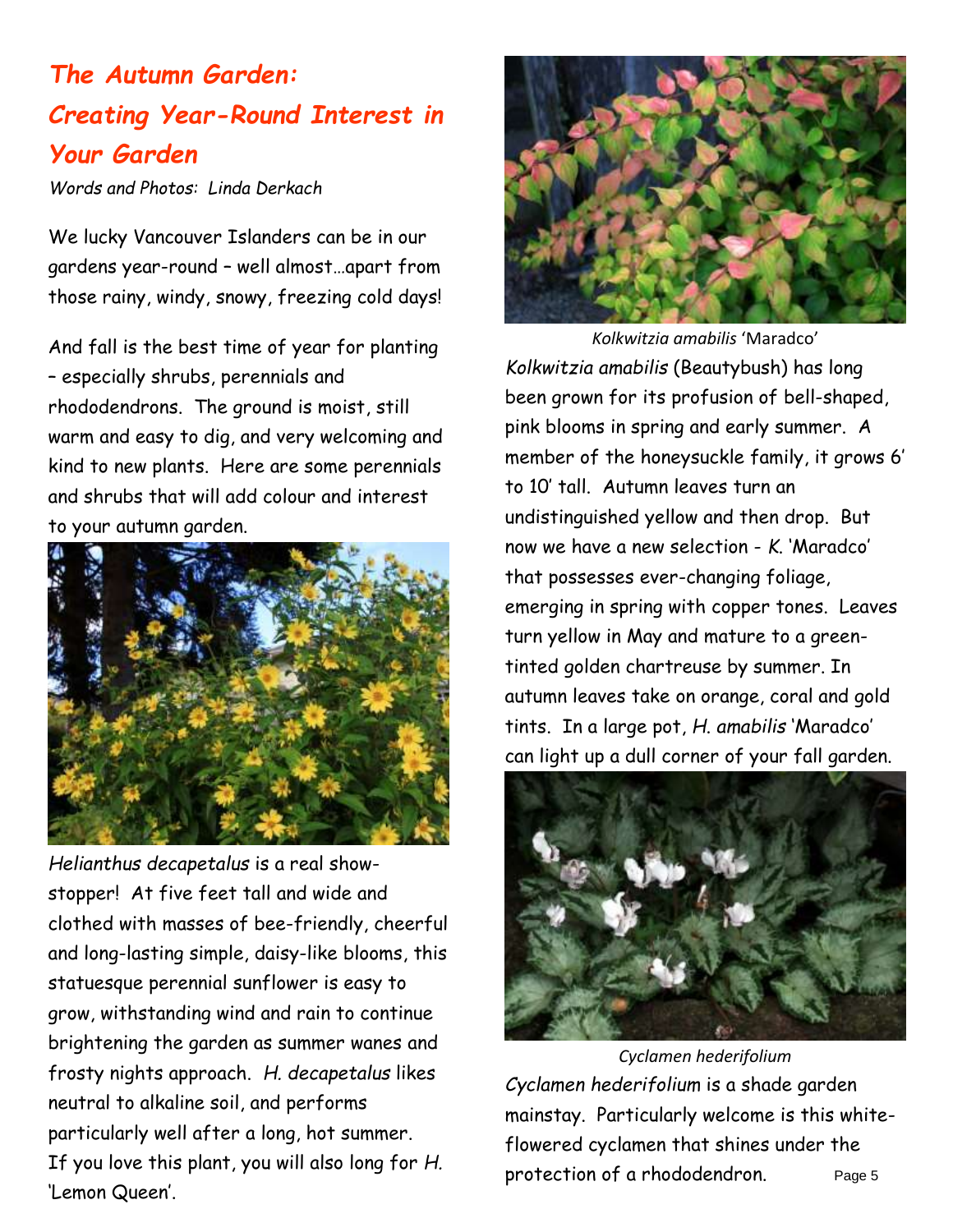Hydrangeas are a perfect companion for rhododendrons. Happy in acidic soil and requiring dapple or shade from the hot afternoon sun, they take over when our rhodies are mostly done for the season. And there is a hydrangea for almost everyone – colours range from white and pink to blue and mauve. Some are giants needing a large garden to strut their stuff, while some newer cultivars are suited to a smaller garden.



*Hydrangea paniculata* 'Limelight' above and below.



This spectacular hydrangea blooms on new wood so pruning is done in spring. Removing old flower heads and trimming the shrub to a more compact framework will give you a profusion of large blossoms. One blossom will fill a vase!





*Hydrangea quercifolia* 'Little Honey' Possessing lime green/golden leaves, *H*. 'Little Honey' does not really need to bloom to earn its place in your garden. At 6' by 6' it is definitely not little… but who cares when the leaves are so stunning.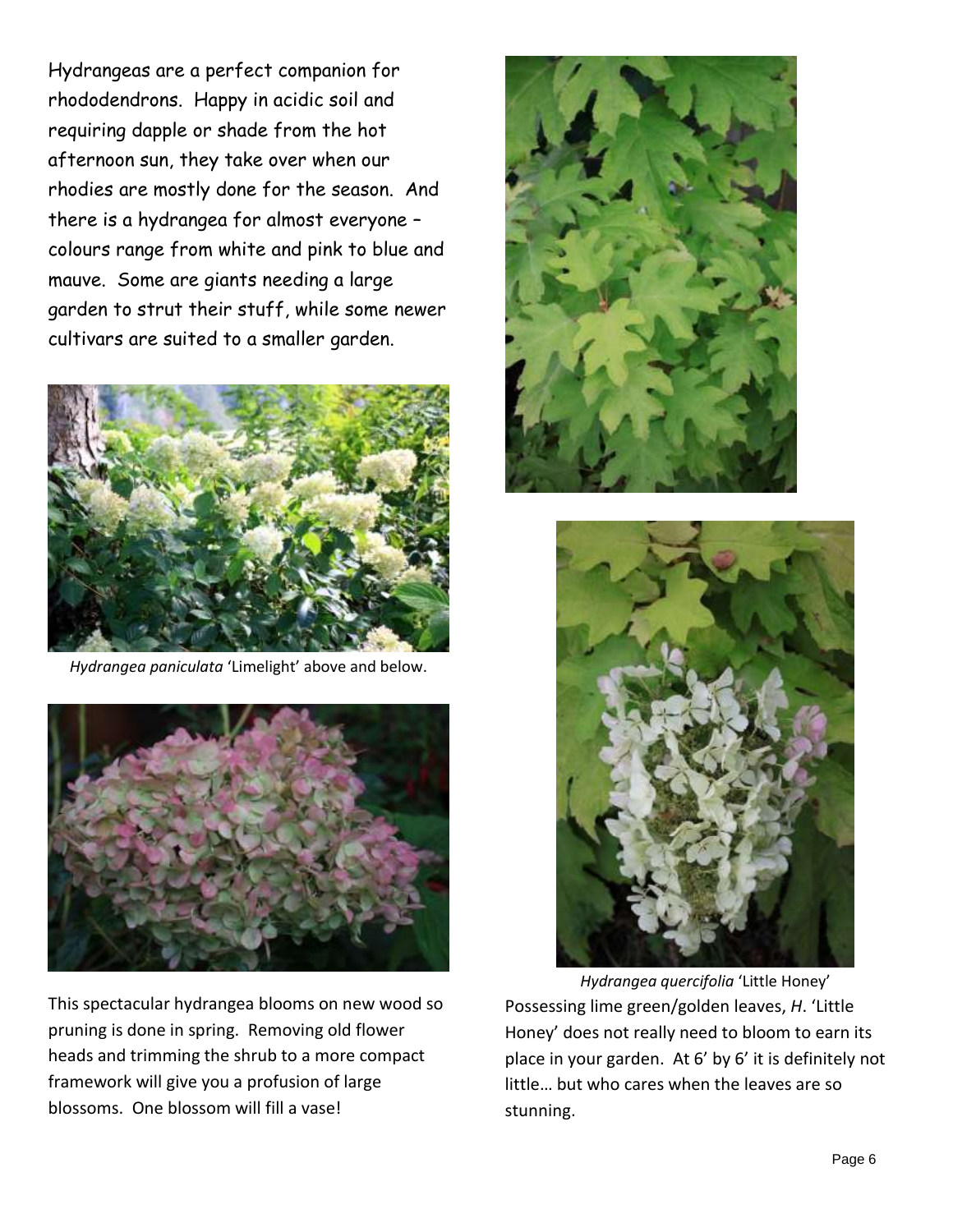In full bloom in July, *Hydrangea macrophylla* 'Ayesha' is lovely in pink or blue depending upon your soil. Florets are unusually cupped – appearing to be painted blues and pinks by a watercolour artist. Great as a cut flower as well.





And – below - still going in October, *H*. 'Ayesha' is one of the loveliest hydrangeas to grace a garden.





*Hydrangea macrophylla* 'Nikko Blue' is a vigorous shrub to 6' with large, rounded blue flowers. In midsummer, blooms begin to turn green with a pink tinge and are attractive well into winter.



Heleniums are a favourite perennial, blooming from early summer and well into fall. The yellow/orange/bronze flower heads are much loved by our pollinators. Clump-forming and sun-loving, they are extremely easy-care. Regular dead-heading will keep the bloom going for months.



Deer resistant *Rosa rugosa* produces colourful rose hips if you stop dead-heading in August.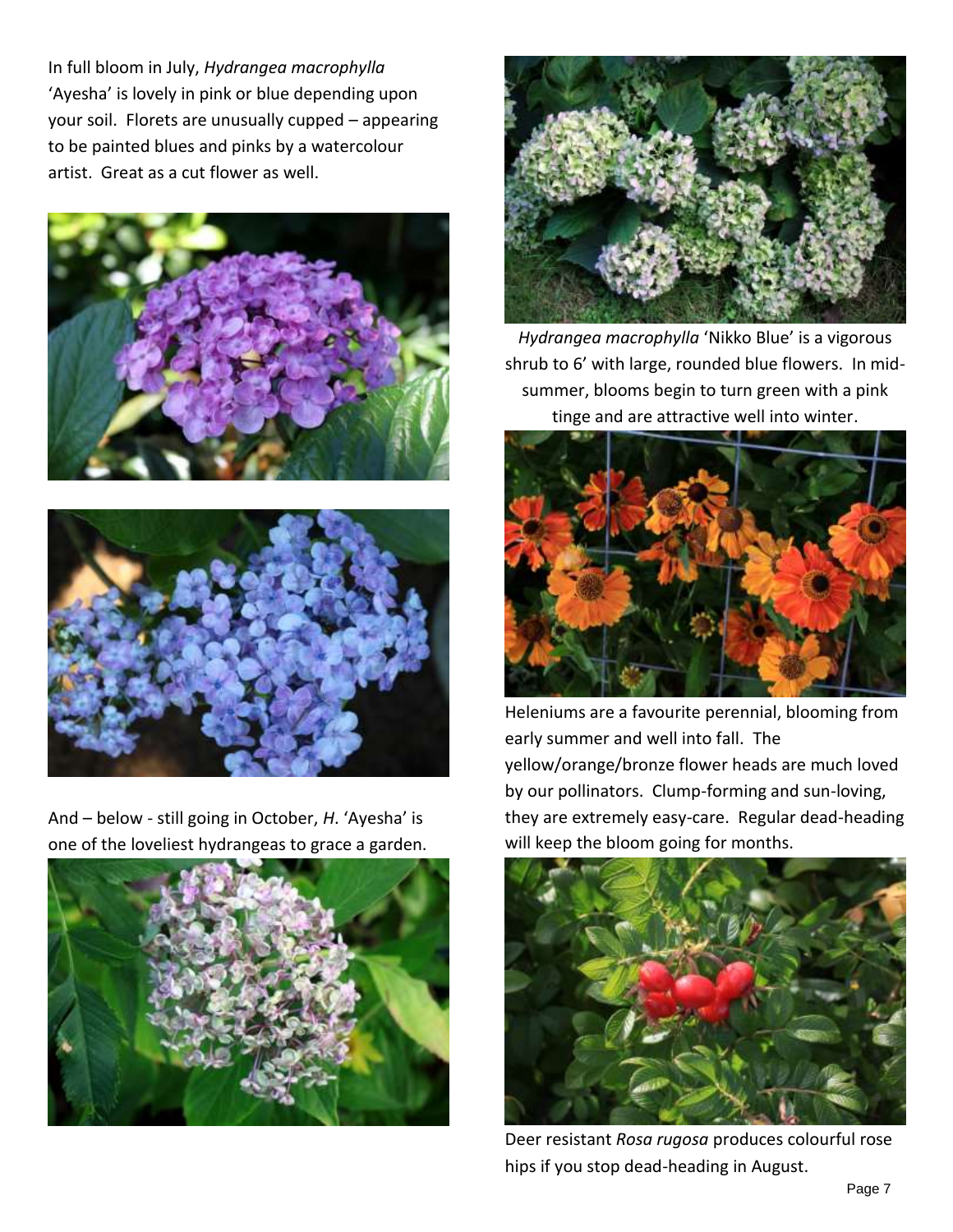### **Mt Arrowsmith Rhododendron Society meeting held at the Qualicum Beach Civic Centre September 12, 2018 at 7:30 pm Minutes**

The first session of the 2018-19 season saw a good turnout of MARS members to hear President Glen Jamieson talk about the gardens of Scandinavia. He and his wife Dorothy took part in the spring ARS convention in Bremen that attracted about 175 members, mainly from North America. Not a travelogue, his talk focused on aspects of gardening with relation to the private and public gardens he visited in Denmark and Sweden – lighting, different fencing material, the use of stone and interesting plants.

After the coffee break, Linda Derkach explained the Privacy Policy now posted on the MARS website and the membership application form that all members will be required to fill out this year when they pay their membership fee. By ticking one box the member gives permission to use one's pictures taken during MARS activities. Linda stressed this move was not compulsory and every effort would be taken to abide by the member's wishes.

**AGM:** This was also the night of the Annual General Meeting, usually held in May, but delayed for several reasons. There were no elections this year as everyone on the executive has another year to serve. Treasurer Ray Walker delivered the financial report for the year ending 2017, the expenses and revenue for 1918 so far and provided a budget for the current season. MARS finances are healthy. It was moved by Ray Walker and seconded by Linda Derkach that the financial report be approved as presented. *Carried Unanimously*

**Other Business:** 1. John DeBoer asked for help to manage the library and fill in making coffee if he and his wife Donna are unable to make the trip from Port Alberni. The library is contained in totes and brought to every meeting. Interested parties should contact either John or Glen Jamieson.

**2.** The **Rhododendron Show and Sale** will be on Saturday, April 20 even though it is on Easter weekend. Co-chair Guy Loyer has canvassed vendors and all are aware of the holiday and are willing to attend. A show of hands indicated members would be available for volunteer jobs on that day.

**3.** Rose Prufer, who manages the plant sale at the Rhododendron Show urged members to start dividing and potting up now, being sure to name the plant and the specific variety, if possible.

**4.** Sherry Thompson, **Garden Tour** chair urged members to join the committee; she also asked members to suggest great gardens for the tour. Usually 10-12 are needed but a few more is useful in case of last-minute cancellations.

**5.** Although the two-day **bus tour** was

enthusiastically received, Linda Derkach suggested that this year's tour be only one day because of other club commitments. She asked for suggestions.

**6.** The **Christmas Party** will be on Sunday, December 9. Ray and Jane Walker are happy to host again but were quite amenable to let another member do it. Glen asked members to consider the offer. Marilyn said the dinner would be similar to last year's with Qualicum Foods in Q.B. cooking the turkeys and the sides being provided in an organized pot luck. She asked members to consider donating some of their QF points for the turkey acquisition.

**7.** Seats for the 2018 mini-conference in October are going fast. Tony said he is now preparing a wait list in case there are cancellations.

**8.** Two new members signed up again raising the total to 71.

**9.** Baked goods for this meeting were provided by Jane Walker, Sherry Thompson, Marilyn Dawson, Kathy Loyer.

**10.** Door prize, *Rhododendron* 'Busaki' was won by Ray Walker; other prizes were two sets of cards with Elaine Derkach's paintings, *R*. 'Belva's Joy', *R. makinoi*, *R*. 'Blue Tit', azalea Bloomathon Lavender and an anthurium. Winners were: Dorothy Jamieson (2), Joanne Hamilton, Kathy Loyer, Willy Dunlop (2), Diane Henders.

**Meeting Adjourned: 9:40 pm Page 8**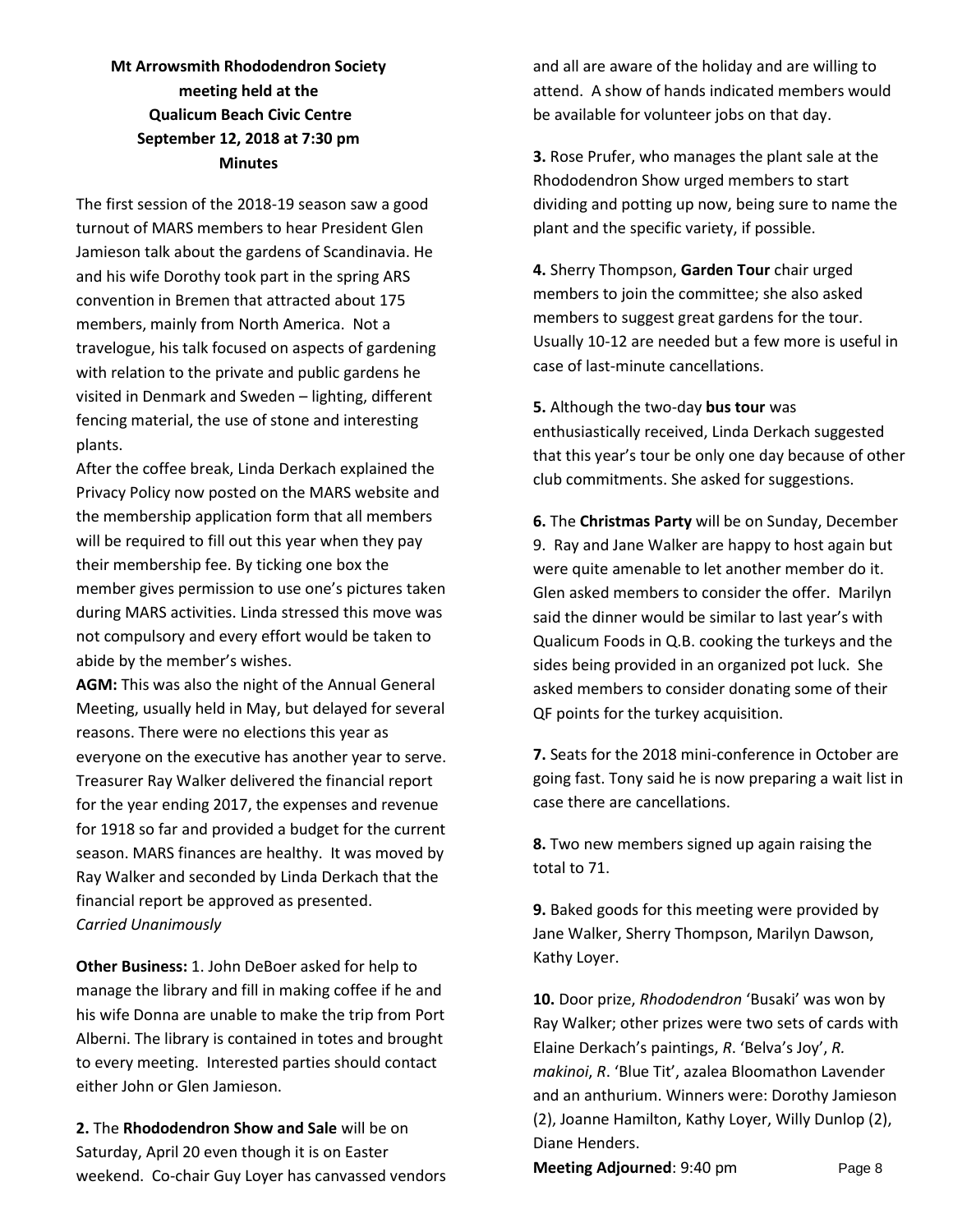## **Fall Events and Activities**

| Date & Time                  | <b>Event</b>                             | <b>Location</b>       |
|------------------------------|------------------------------------------|-----------------------|
| <b>Monday, October 1</b>     | <b>Spring Flowering Bulbs:</b>           | <b>QB Civic</b>       |
| 1:00 to 3:00                 | <b>Beyond Tulips and Daffodils</b>       | <b>Centre</b>         |
| Doors open: 12:30            | <b>Alpine Gardeners of Mid Vancouver</b> |                       |
|                              | <b>Island</b>                            |                       |
|                              | Speaker: Bernie Dinter                   |                       |
|                              | \$5 at the door                          |                       |
| <b>Wednesday, October 10</b> | <b>MARS Meeting:</b>                     | <b>QB Civic</b>       |
| 7:30 pm                      | <b>How the Big Nurseries Do It</b>       | <b>Centre</b>         |
|                              | with Rose and Art Prufer                 |                       |
| Sunday, October 14           | <b>Milner Gardens and Woodland</b>       | <b>Milner</b>         |
| Sunday, October 21           | <b>Fall Openings</b>                     | <b>Gardens</b>        |
| Sunday, October 28           | Enjoy the tapestry of fall colours.      | Qualicum              |
| 11 am to 3:30 pm             | Tea room open 11 to 3 pm for soup        | <b>Beach</b>          |
|                              | and scones.                              |                       |
| Wednesday, October 17        | <b>Eaglecrest Garden Club:</b>           | <b>QB Civic</b>       |
| 7:00 pm Doors open: 6:30     | <b>Gardening for Winter Interest in</b>  | <b>Centre</b>         |
|                              | the Landscape with Kathy Claxton         |                       |
|                              | Guests: \$3.00                           |                       |
| <b>Sunday, October 21</b>    | <b>Making the Case for</b>               | <b>Beban Park</b>     |
| 12:45 to 4:00 pm             | Naturescapes:                            | <b>Social Centre,</b> |
|                              | <b>Integrating Native Plants in Our</b>  | 2300 Bowen            |
|                              | <b>Gardens</b>                           | Road, Nanaimo         |
|                              | <b>Vancouver Island Master Gardeners</b> |                       |
|                              | To Register email                        |                       |
|                              | wendy.strachan1@gmail.com                |                       |
|                              | \$10 at the door                         |                       |
| <b>Sunday, October 28</b>    | <b>Navigating Garden Myths</b>           | <b>Parksville</b>     |
| 10 am to 4 pm                | <b>MARS &amp; Nanaimo RS</b>             | Community and         |
|                              | SOLD OUT - Waitlist being                | Conference            |
|                              | taken                                    | Centre                |
|                              | marsrhodos.ca                            |                       |